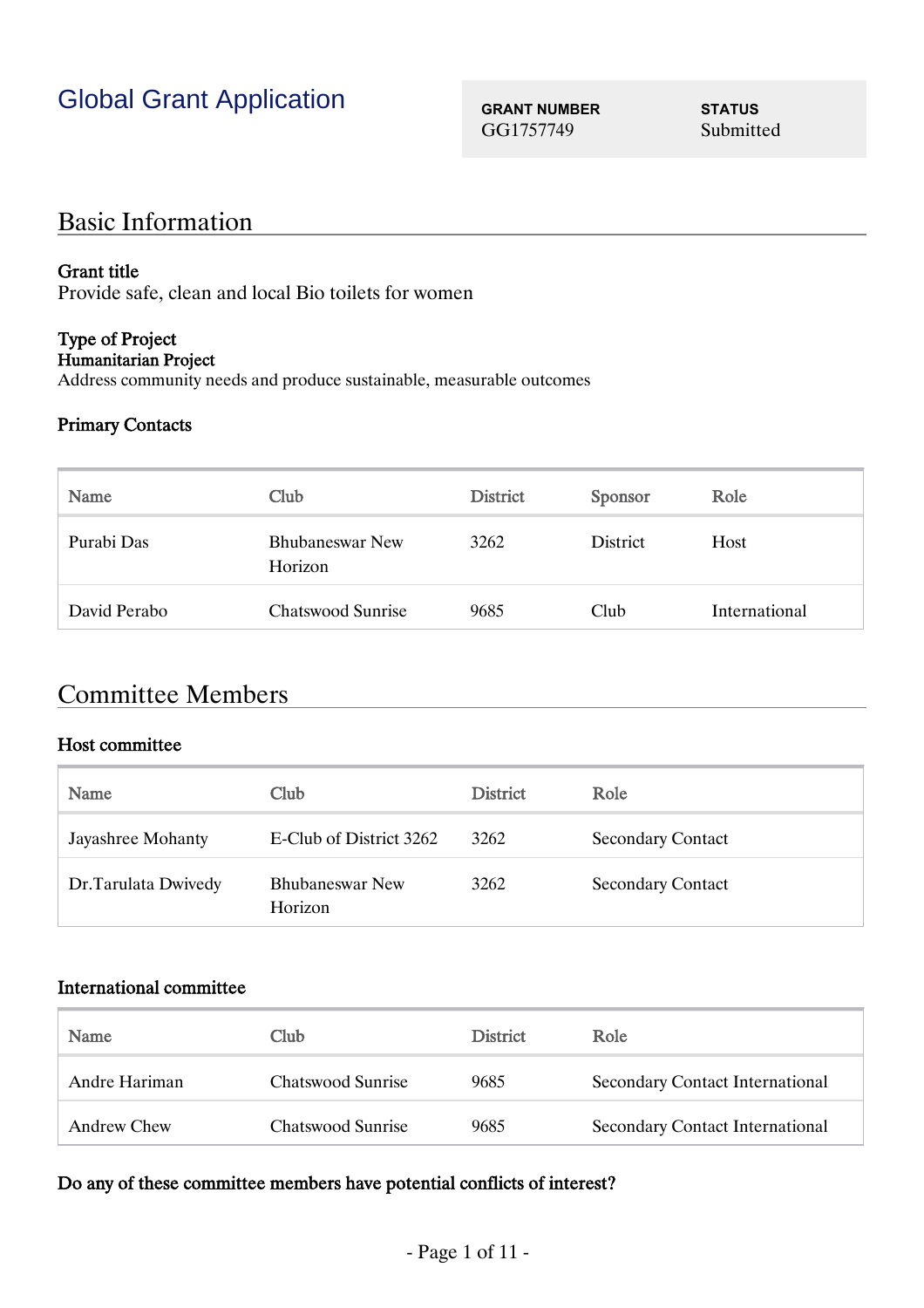## Project Overview

#### Tell us a little about your project. What are the main objectives of the project, and who will benefit from it?

The Project aims in providing safe and clean toilets for women. 20 Urban slum areas have been identified for the said project. Each slum would be provided with 2 bio toilets each. The beneficiaries would be the women residing in these slums and are devoid of a safe and hygienic environment to attend to nature's call.

## Areas of Focus

#### Which area of focus will this project support?

Water and sanitation

## Measuring Success

Water and sanitation

#### Which goals will your activity support?

Providing equitable community access to safe water, improved sanitation and hygiene

#### How will you measure your project's impact?

| Measure                                                           | <b>Collection Method</b>         | Frequency | <b>Beneficiaries</b> |
|-------------------------------------------------------------------|----------------------------------|-----------|----------------------|
| Number of people with access to improved<br>sanitation facilities | Surveys/questionnaires Every two | weeks     | 100-499              |

Do you know who will collect information for monitoring and evaluation? Yes

Name of Individual or Organization LWSIT GEP Bhubaneswar Unit Phone

Email bhubaneswar@lwsi.org Address

Briefly explain why this person or organization is qualified for this task.

LWSIT GEP Bhubaneswar Unit, is already into such activities.

### Location and Dates

#### Humanitarian Project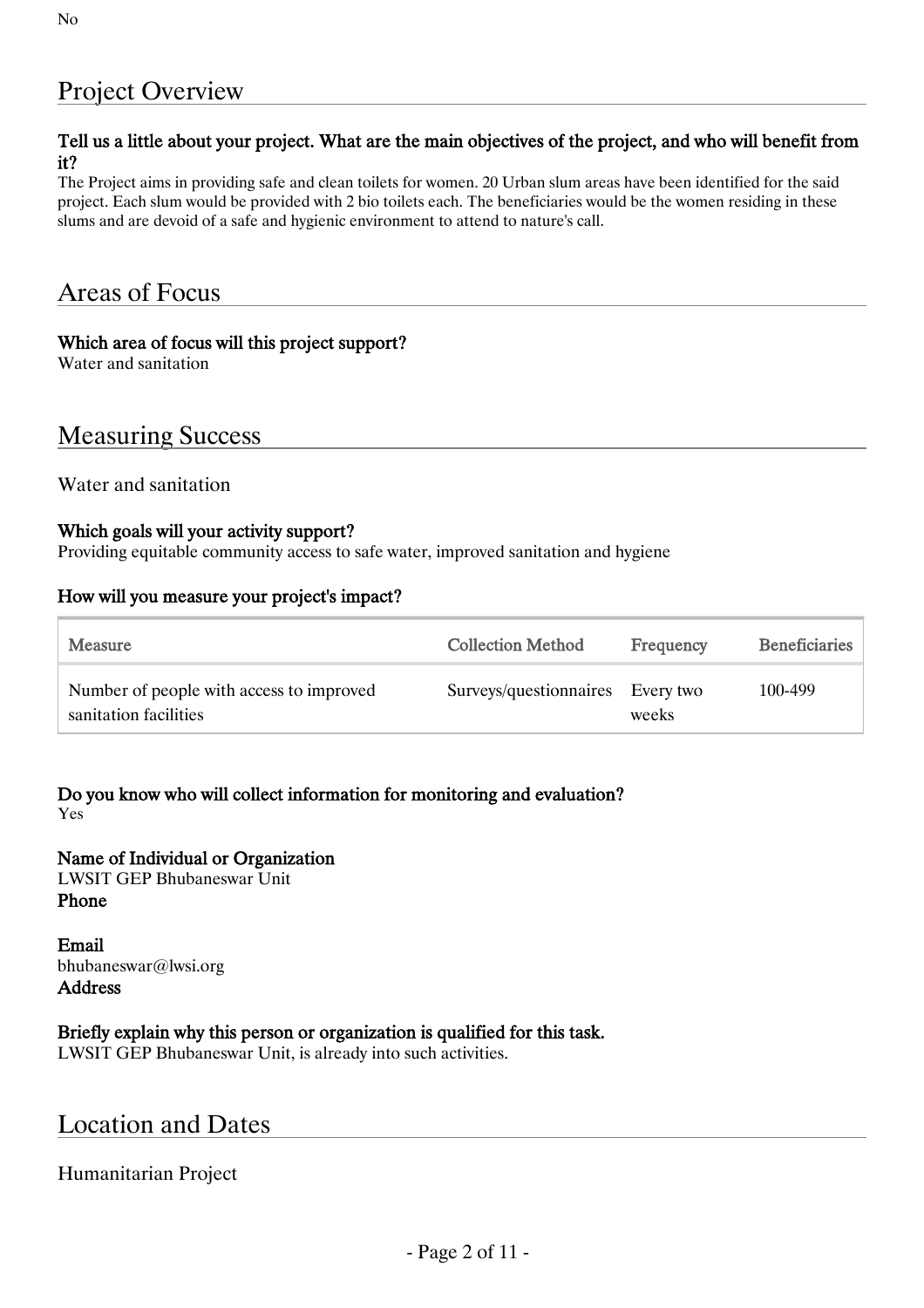## Participants

#### Coopertating Organizations (Optional)

Name Website Location LWSIT GEP Bhubaneswar Unit Bhubaneswar Bhubaneswar India

#### Why did you choose to partner with this organization and what will its role be?

Lutheran World Service India Trust, is a Trust, that is engaged in various such activities for the upliftment and dignity of the suffering and impoverished people. They are already into one such project in association with this Club for the upliftment of an urban slum.

Partners (Optional)

#### List any other partners that will participate in this project. NA

| Volunteer Travelers (Optional) |  |  |
|--------------------------------|--|--|
|                                |  |  |

No. Being the Same Name of the Second Email

Describe this person's role in the project.

Host sponsor confirmation of volunteer travelers

Rotarian Participants

#### Describe the role that host rotarians will have in this project.

The Host Rotarians will be responsible to identify prospective urban Slums,

- \* Supervise construction and satisfactory maintenance of the bio toilets for women.
- \* Will keep International sponsors informed about the progress of the project.
- \* Will take visiting Rotarians to the project sites.
- \* Will ensure STEWARDSHIP proper implementation of the project, management of funds and timely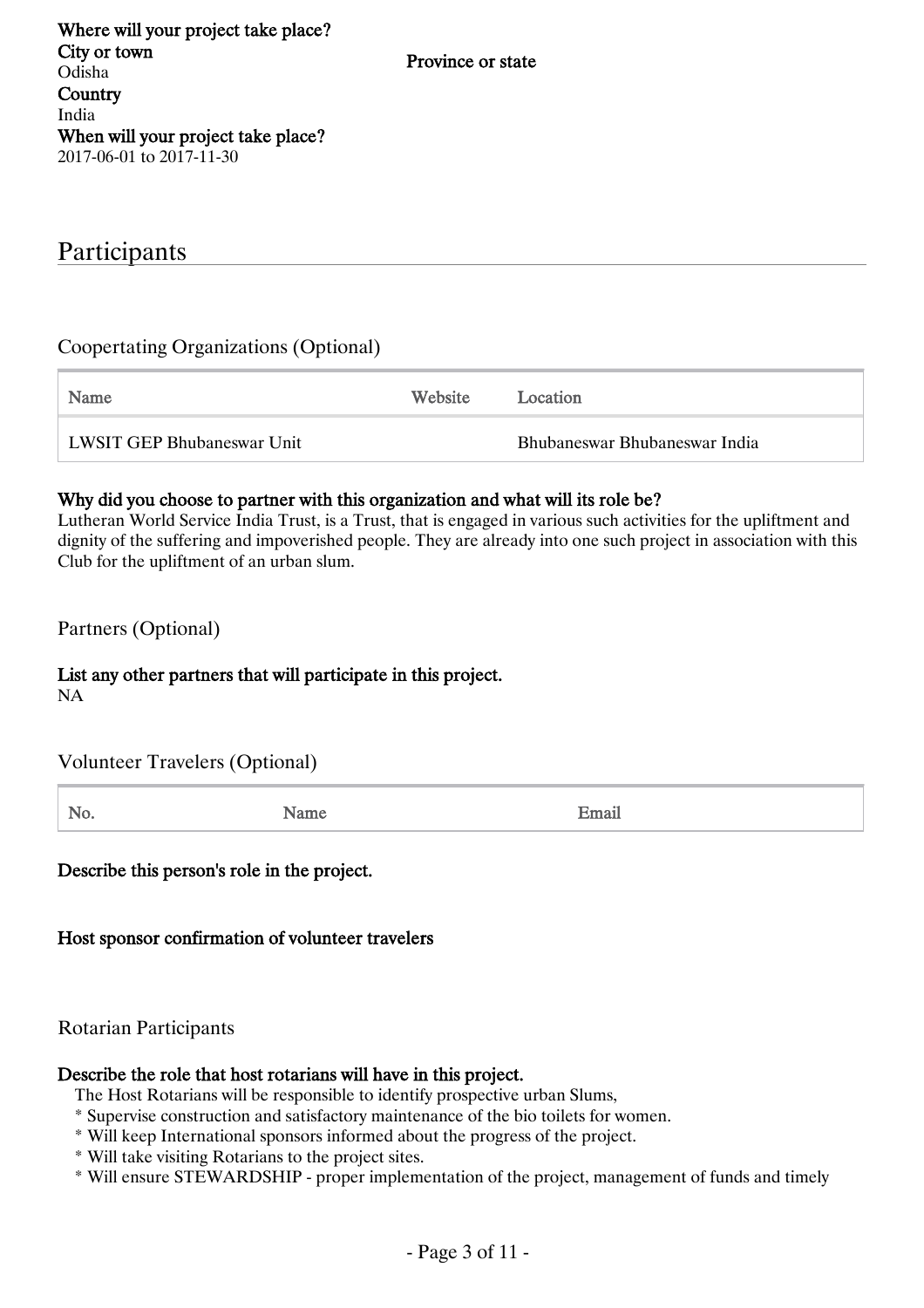reporting to partner Club(s) & the Rotary Foundation

#### Describe the role that international Rotarians will have in this project.

Rotarians from Sponsor Clubs will visit the slums, if possible whenever in India;

- Monitor the project by asking for updates from HOST Club.
- Keep regular touch via email and other electronic media.
- Publicize the project at Rotary events, through publications & media

#### Budget

#### What local currency are you using in your project's budget?

The currency you select should be what you use for a majority of the project's expenses.

| <b>Local Currency</b> | U.S. dollar (USD) exchange rate | <b>Currency Set On</b> |
|-----------------------|---------------------------------|------------------------|
| INR                   |                                 | 26/05/2017             |

#### What is the budget for this grant?

List each item in your project's budget. Remember that the project's total budget must equal its total funding, which will be calculated in step 9. Every global grant includes a match of at least \$15,000 from The Rotary Foundation's World Fund. Project budgets, including the World Fund match, must be at least \$30,000.

| # | Category        | Description                                                                    | Supplier               | Cost in<br><b>INR</b> | Cost in<br><b>USD</b> |
|---|-----------------|--------------------------------------------------------------------------------|------------------------|-----------------------|-----------------------|
| 1 | Equipment       | Supply of Bio Toilets                                                          | <b>BLT EPC</b><br>ltd. | 1521750               | 23412                 |
| 2 | Training        | Training and Advocacy including demonstration<br>of maintenance of Bio Toilets | <b>BLT EPC</b><br>Ltd. | 200000                | 3077                  |
| 3 | <b>Supplies</b> | <b>Water Supply</b>                                                            | <b>NA</b>              | 748200                | 11511                 |
|   |                 |                                                                                |                        |                       |                       |
|   |                 |                                                                                | Total<br>budget:       | 2469950               | 38000                 |

### Funding

Tell us about the funding you've secured for your project. We'll use the information you enter here to calculate your maximum possible funding match from the World Fund.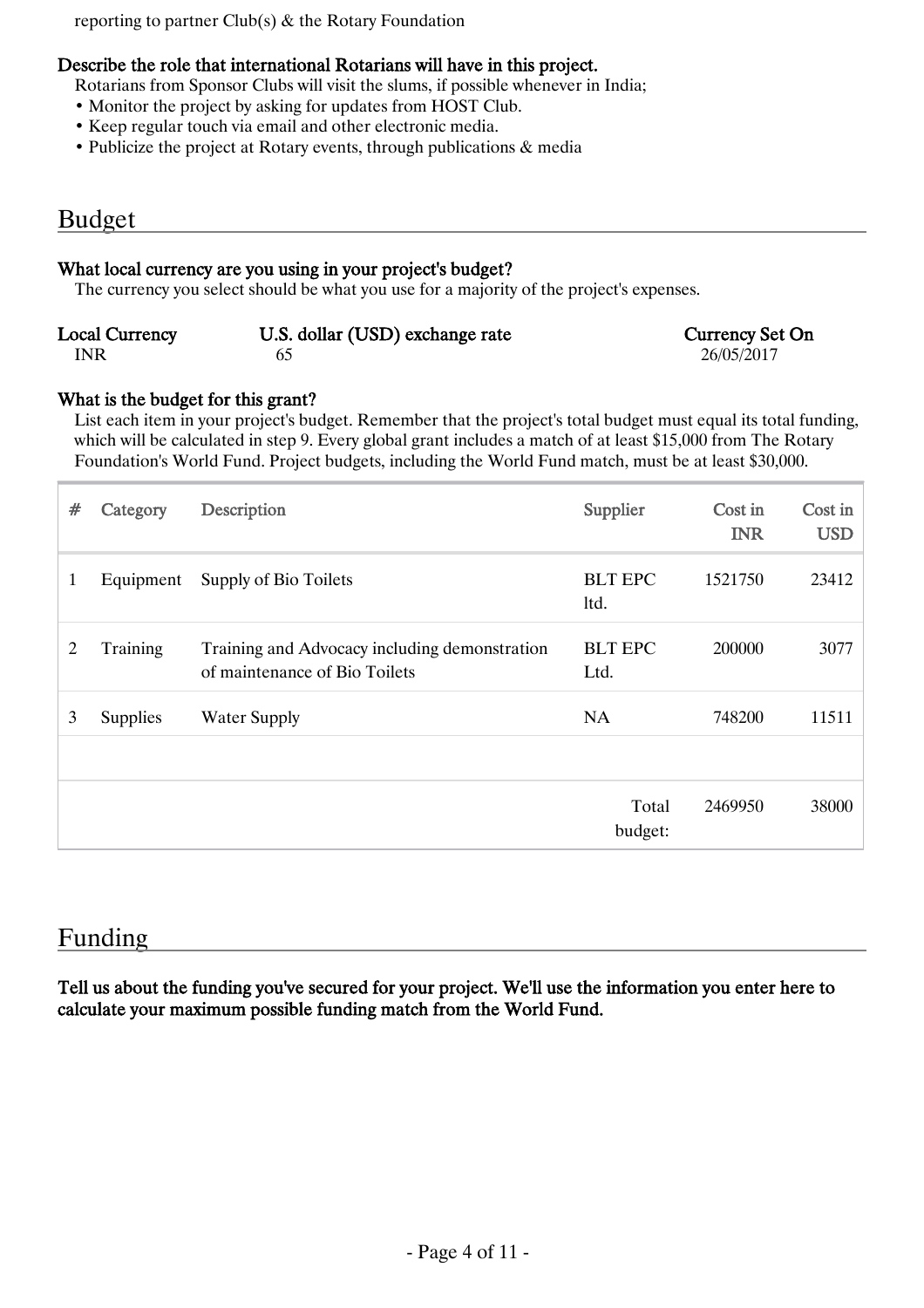| #  | Source                                   | <b>Details</b>          | Amount (USD) | Support* | Total    |
|----|------------------------------------------|-------------------------|--------------|----------|----------|
| 1  | Cash from Club                           | Bhubaneswar New Horizon | 5,000.00     | 250.00   | 5,250.00 |
| 2  | <b>District Designated Fund</b><br>(DDF) | 3262                    | 7,500.00     | 0.00     | 7,500.00 |
| 3  | Cash from Club                           | The Hills-Kellyville    | 1,000.00     | 50.00    | 1,050.00 |
| 4  | Cash from Club                           | Caloundra               | 5,000.00     | 250.00   | 5,250.00 |
| 5. | Cash from Club                           | E-Club of District 3262 | 3,333.00     | 166.65   | 3,499.65 |
| 6  | <b>District Designated Fund</b><br>(DDF) | 9685                    | 750.00       | 0.00     | 750.00   |

\*Whenever cash is contributed to the Foundation to help fund a global grant project, an additional 5 percent is applied to help cover the cost of processing these funds. Clubs and districts can receive Paul Harris Fellow recognition points for the additional expense.

#### How much World Fund money would you like to use on this project?

You may request up to 15,417.00 USD from the World Fund. 15417

Funding Summary

| <b>DDF</b> contributions:                                | 8,250.00  |
|----------------------------------------------------------|-----------|
| <b>Cash contributions:</b>                               | 14,333.00 |
| Financing subtotal (matched contributions + World Fund): | 38,000.00 |
| Total funding:                                           | 38,000.00 |
| Total budget:                                            | 38,000.00 |

### Sustainability

#### Humanitarian Projects

#### Project planning

#### Describe the community needs that your project will address.

The women of the urban slums, in the absence of toilets are into open defecation. This not only poses grave health hazards but being a woman, this poses a threat to their safety and dignity too by way of lewd remarks, molestation etc. They face humiliation on a daily basis. The project would ensure safe and hygienic environment for the women and stop open defecation too thereby enhancing their security, hygiene and dignity.

#### How did your project team identify these needs?

Our Project Team is already into such activities and also took the help of the Cooperating Organization which too is into in working in the areas of environmental sanitation and public health, in urban slum communities.

#### How were members of the benefiting community involved in finding solutions?

The members of the benefiting community were made to meet in a gathering and had an open discussion regarding their problems, needs and solutions in which they expressed their problems and put in their needs and ideas.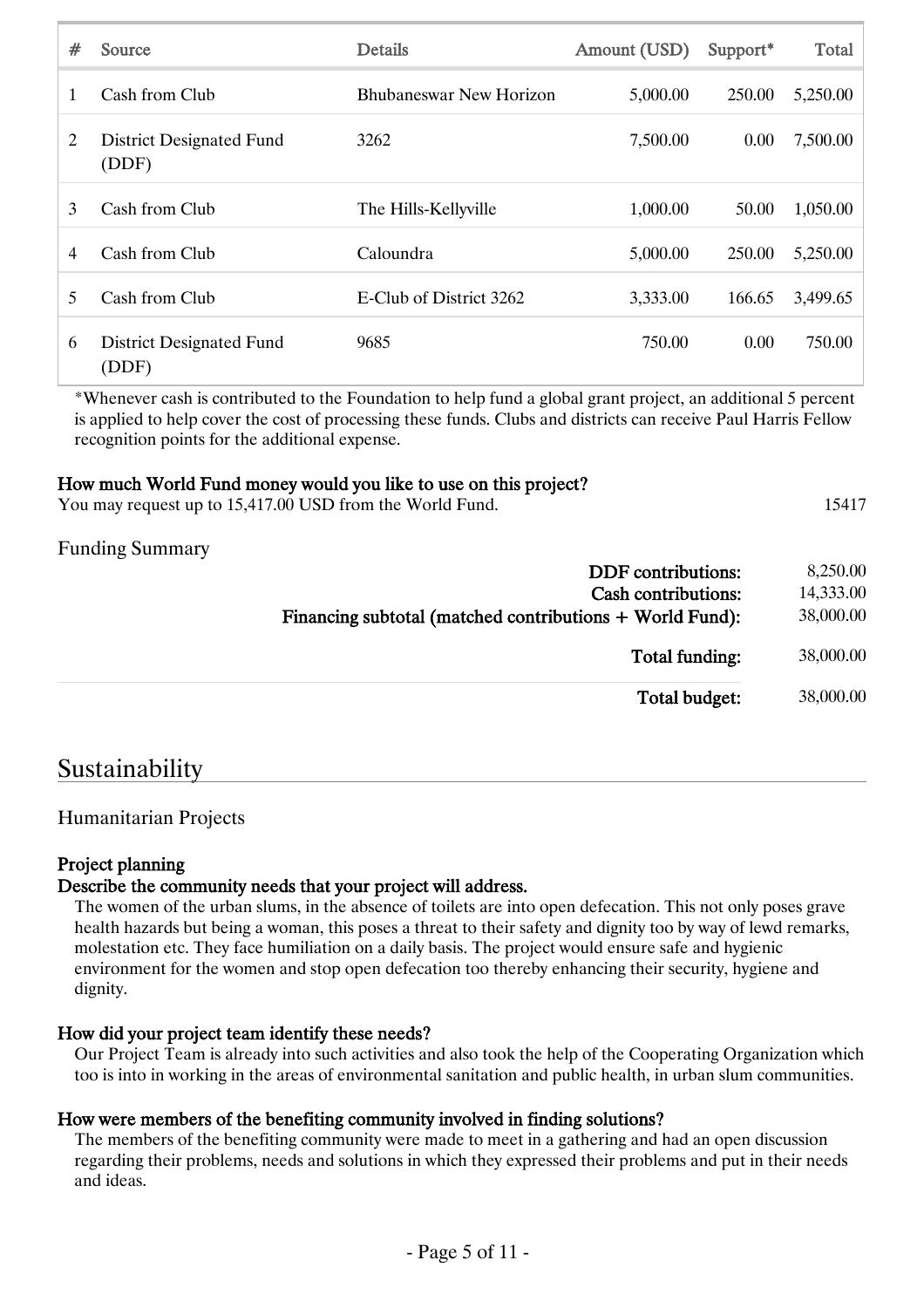#### How were community members involved in planning the project?

Community members would help in creating awareness on hygiene and sanitation. Will also Identify & engage manpower for servicing and maintenance of the Toilets

#### Project implementation

| # | Activity                          | Duration |
|---|-----------------------------------|----------|
| 1 | <b>Order Placement</b>            | 2 months |
| 2 | <b>Procurement of Bio Toilets</b> | 2 months |
| 3 | Installation of Bio Toilets       | 1 month  |
| 4 | Water Supply to the Bio Toilet    | 1 month  |
| 5 | Training                          | 1 month  |

### Will you work in coordination with any related initiatives in the community?

Yes

#### Briefly describe the other initiatives and how they relate to this project.

The community selected under this project has women organization (Mahila Samity) and groups (SHG). These community based organizations are promoted by LWSIT. All these Mahila Samity and Self-Help Groups are very active and taking initiatives for implementing programs for overall development of their respective communities. Right from the planning process till evaluation, these organizations and groups have been actively involved in the past activities implemented by LWSIT.

#### Please describe the training, community outreach, or educational programs this project will include.

The following training will be included in this project.

- Awareness on health and personal hygiene
- Hand wash campaign
- Awareness on Swachha Bharat Abhiyan
- Training on WASH (Water, Sanitation and Hygiene)
- Celebration of world Toilet day
- Celebrations of International Women's Day
- Celebration of Children's Day
- Celebration of World Health Day
- School health awareness program
- Hand Washing demonstration program for children at schools
- Public rally on WASH (displaying do's and don'ts in the placard)

#### How were these needs identified?

The slums are unauthorized and people are living in hazardous situation. Most of the people have no toilets and few of them who has sanitary toilets have no drainage, water and maintenance facilities. Individual pour and flush toilet is needed but this is not a feasible option due to unavailability of required space. In this situation women and girls mostly suffer a lot. No toilet facility is also a security and dignity problem for women. So toilets for women would be helpful to make women safe and live their life with dignity. Most important Water facility in the toilet is also necessary.

#### What incentives (for example, monetary compensation, awards, certification, or publicity), will you use, if any, to encourage community members to participate in the project?

Yes, these things would be helpful to encourage community members to participate in the project. Such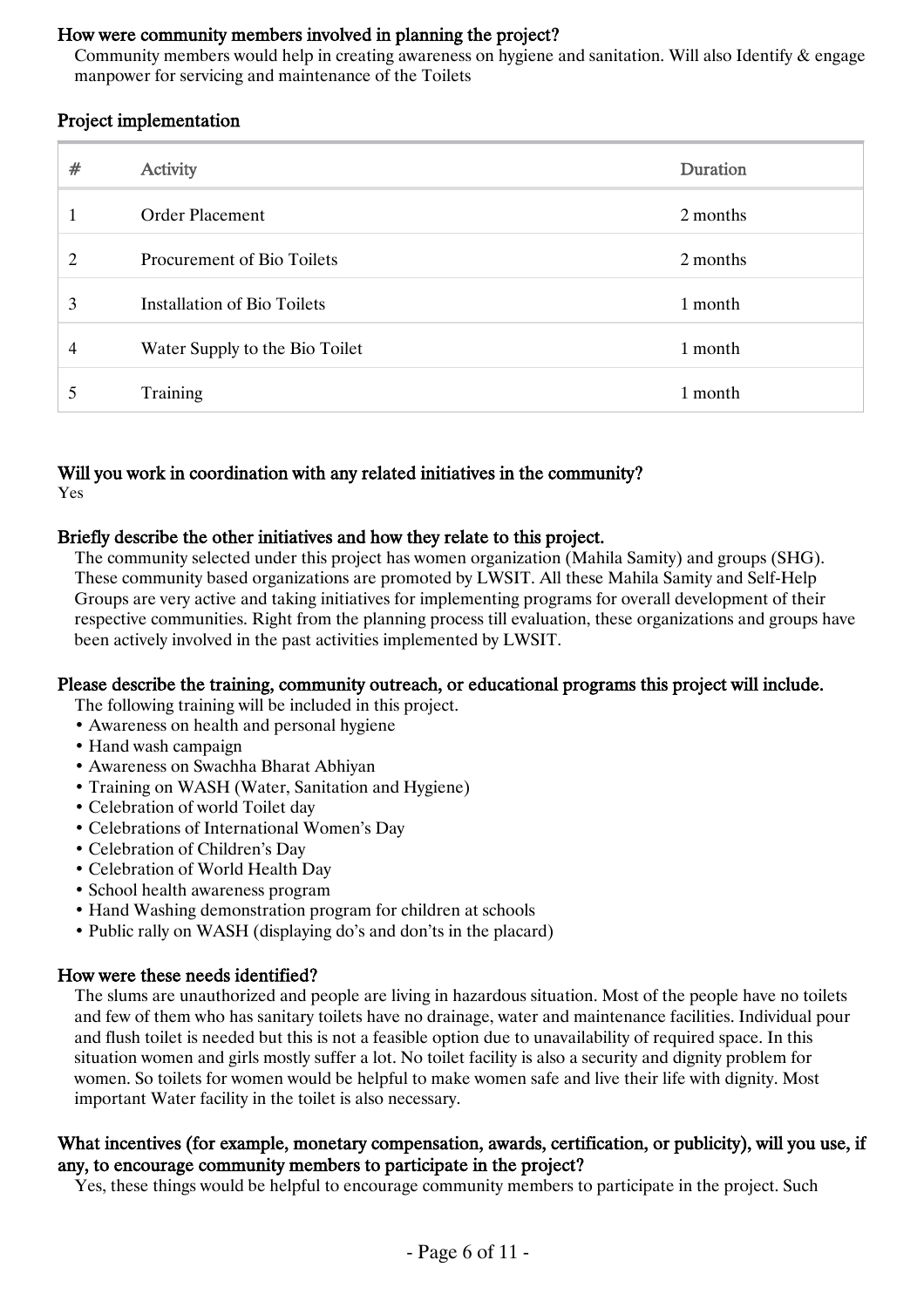incentives will motivate them to participate wholeheartedly and come forward to participate in the program at the desired level.

#### List any community members or community groups that will oversee the continuation of the project after grant-funded activities conclude.

The community selected under this project has women organization (Mahila Samity) and groups (SHG). These community based organizations are promoted by LWSIT. All these Mahila Samity and Self-Help Groups are very active and taking initiatives for implementing programs for overall development of their respective communities. Right from the planning process till evaluation, these organizations and groups have been actively involved in the past activities implemented by LWSIT. It is observed that, these organizations and groups took over the ownership of all programs assisted by LWSIT. Without support from the project, they are supervising and monitoring the on-going activities as supported by LWSIT.

Budget

### Will you purchase budget items from local vendors?

Yes

#### Explain the process you used to select vendors.

Yes some of the items will be bought from local vendors. The said vendor was selected through Competitive Bidding.

#### Did you use competitive bidding to select vendors?

Yes

#### Please provide an operations and maintenance plan for the equipment or materials you anticipate purchasing for this project. This plan should include who will operate and maintain the equipment and how they will be trained.

Trainings would be provided to the selected community members for use of equipment or materials to be provided to them by the project. Required equipment/ tools, accessories, other materials, etc. need to be provided for the use by trained personnel. After the use of such materials, they will retain and recycle them to other members of the community for necessary use. If required, a Task Force will be formed in the name of 'Jala Parimala Dala' from among the groups/ organizations for the maintenance and retention of materials provided by the project.

#### Describe how community members will maintain the equipment after grant-funded activities conclude. Will replacement parts be available?

User fee would be collected from toilet users. The money collected would be under the control of local CBO. This fund would be utilized for maintenance of toilet from time to time. Entire responsibility will be taken by the task force for effective management of the program.

#### If the grant will be used to purchase any equipment, will the equipment be culturally appropriate and conform to the community's technology standards?

Yes

#### Please explain.

All the equipment will be culturally appropriate and would confirm to the community's technology needs and standards

#### After the project is completed, who will own the items purchased by grant funds? No items may be owned by a Rotary district, club, or member.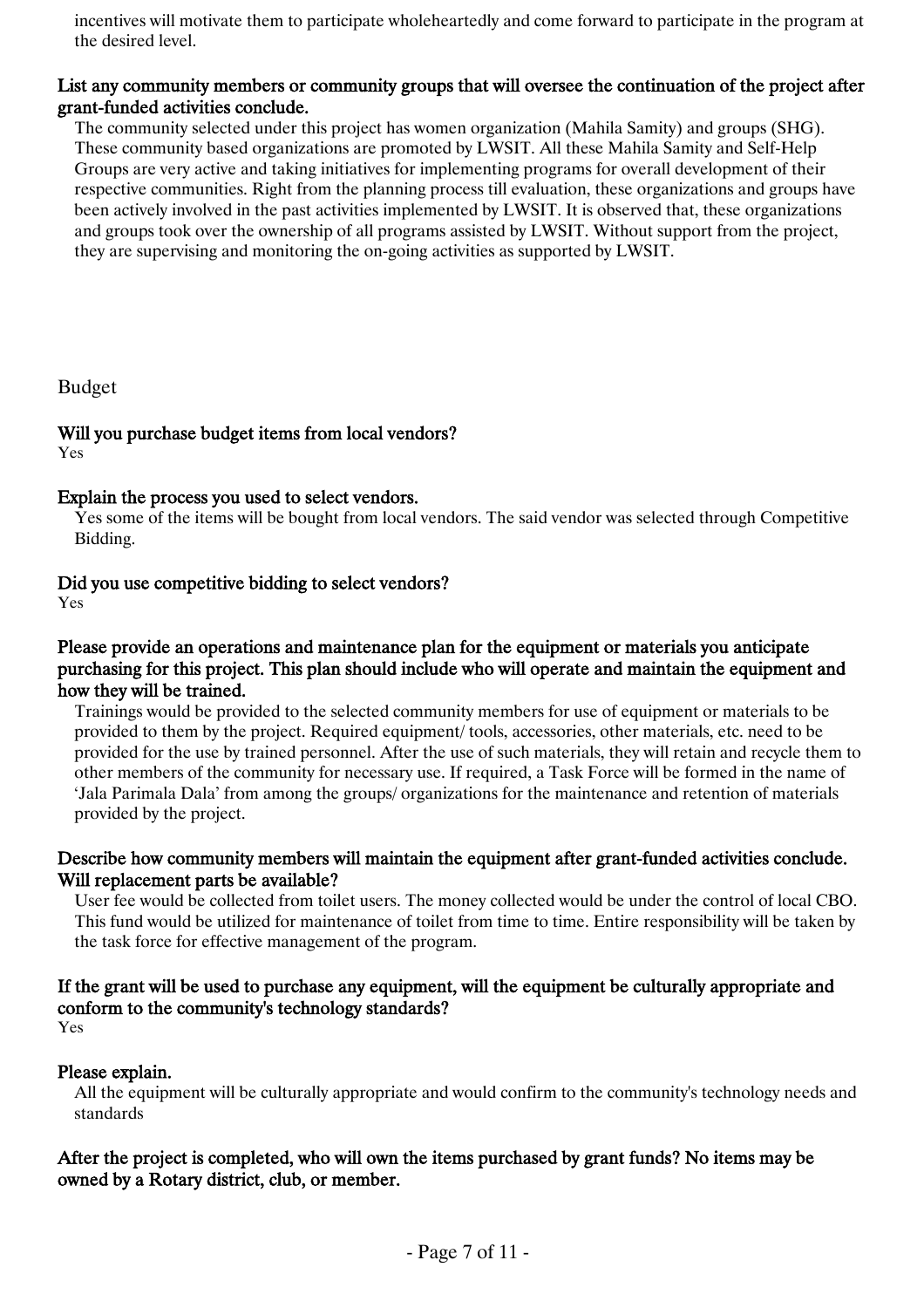Lutheran World Service India Trust will own the items purchased by grant funds.

#### Funding

#### Have you found a local funding source to sustain project outcomes for the long term? No

#### Will any part of the project generate income for ongoing project funding? If yes, please explain.

User fee would be collected from toilet users. The money collected would be under the control of local CBO. This fund would be utilized for maintenance of toilet from time to time. Entire responsibility will be taken by the task force for effective management of the program.

## Authorizations

Authorizations & Legal Agreements

#### Legal agreement

Global Grant Agreement

I confirm and agree to the following:

1. All information contained in this application is, to the best of our knowledge, true and accurate.

2. We have read the Terms and Conditions for Rotary Foundation District Grants and Global Grants ("Terms and Conditions") and will adhere to all policies therein.

3. The grant sponsors ("Sponsors") shall defend, indemnify, and hold harmless Rotary International (RI) and The Rotary Foundation (TRF), including their directors, trustees, officers, committees, employees, agents, associate foundations and representatives (collectively "RI/TRF"), from and against all claims, including but not limited to claims of subrogation, demands, actions, damages, losses, costs, liabilities, expenses (including reasonable attorney's fees and other legal expenses), awards, judgments, and fines asserted against or recovered from RI/TRF arising out of any act, conduct, omission, negligence, misconduct, or unlawful act (or act contrary to any applicable governmental order or regulation) resulting directly or indirectly from a Sponsor's and/or participant's involvement in grant-funded activities, including all travel related to the grant.

4. The failure of the parties to comply with the terms of this Agreement due to an act of God, strike, war, fire, riot, civil unrest, hurricane, earthquake, or other natural disasters, acts of public enemies, curtailment of transportation facilities, political upheavals, acts of terrorism, or any similar cause beyond the control of the parties shall not be deemed a breach of this Agreement. In such an event, the Agreement shall be deemed terminated and the Sponsors shall refund all unexpended global grant funds within 30 days of termination.

5. TRF's entire responsibility is expressly limited to payment of the total financing amount. TRF does not assume any further responsibility in connection with this grant.

6. TRF reserves the right to cancel the grant and/or this Agreement without notice upon the failure of either or both of the Sponsors to abide by the terms set forth in this Agreement and the Terms and Conditions. Upon cancellation, TRF shall be entitled to a refund of any global grant funds, including any interest earned, that have not been expended.

7. The laws of the State of Illinois, USA, without reference to its conflicts of laws principles, shall govern all matters arising out of or relating to this Agreement, including, without limitation, its interpretation, construction, performance, and enforcement.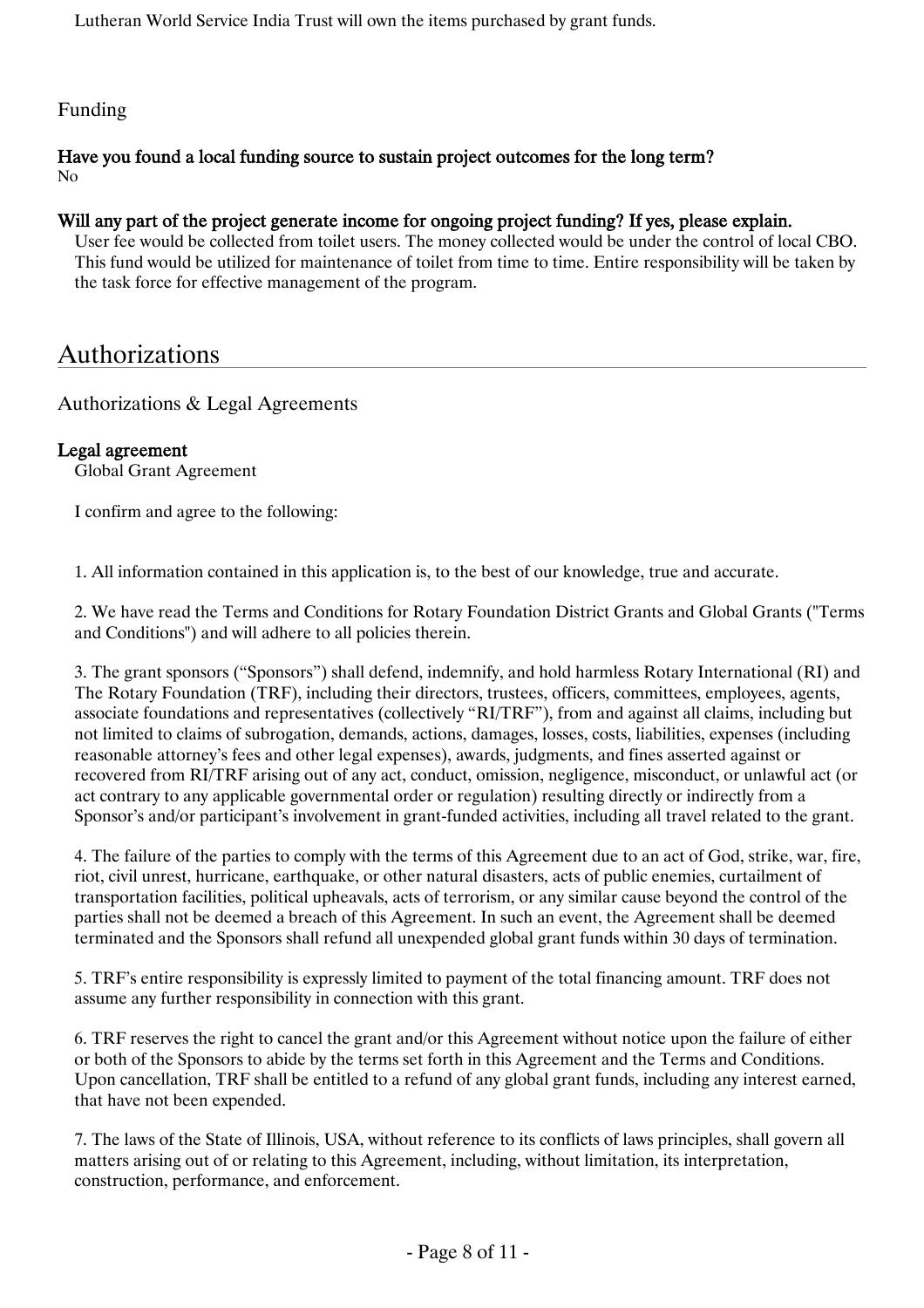8. Any legal action brought by either party against the other party arising out of or relating to this Agreement must be brought in either, the Circuit Court of Cook County, State of Illinois, USA or the Federal District Court for the Northern District of Illinois, USA. Each party consents to the exclusive jurisdiction of these courts, and their respective appellate courts for the purpose of such actions. Nothing herein prohibits a party that obtains a judgment in either of the designated courts from enforcing the judgment in any other court. Notwithstanding the foregoing, TRF may also bring legal action against Sponsors and/or individuals traveling on grant funds in any court with jurisdiction over them.

9. This Agreement binds and benefits the parties and their respective administrators, legal representatives, and permitted successors and assigns.

10.If any provision of this Agreement is determined to be illegal, invalid or unenforceable, the remaining provisions of this Agreement shall remain in full force and effect.

11.Sponsors may not assign any of its rights under this Agreement except with the prior written consent of TRF. Sponsors may not delegate any performance under this Agreement without the prior written consent of TRF. Any purported assignment of a Sponsor's rights or delegation of performance without TRF's prior written consent is void.

12.TRF may assign some or all of its rights under this Agreement to an associate foundation of TRF. TRF may delegate any performance under this Agreement to an associate foundation. Any other purported assignment of TRF's rights or delegation of performance without the Sponsors' prior written consent is void.

13.Sponsors will comply with all economic and trade sanctions, including those implemented by the Office of Foreign Assets Control (OFAC) of the United States Department of Treasury, and will ensure that they do not support or promote violence, terrorist activity or related training, or money laundering.

14. This Agreement constitutes the final agreement between the parties. No amendment or waiver of any provision of this Agreement shall be effective unless it is in the form of a writing signed by the parties.

15. Rotary International (RI) and TRF may use information contained in this application and subsequent reports to promote the activities by various means such as The Rotarian, Rotary Leader, rotary.org, etc. Unless indicated otherwise in writing, by submission of the photos, the parties hereby grant to RI and TRF the worldwide right to publish and use the photos, including but not limited to, in RI and TRF publications, advertisements, and Web sites and on social media channels and to license use to others, including, but not limited to, media outlets and its partners and through RI's online image database, for the purposes of promoting Rotary. By submitting the photos, the parties represent and warrant that all persons appearing in the photos have given their unrestricted written consent to use their likenesses and to license use to third parties.

16. The Sponsors agree to share information on best practices when asked, and TRF may provide their contact information to other Rotarians who may wish advice on implementing similar activities.

17. The Sponsors will ensure that all individuals traveling on grant funds have been informed of the travel policies stated in the Terms and Conditions and have been made aware that they are responsible for obtaining travel insurance.

#### Primary Contact authorziations

Application Authorization

By submitting this global grant application, we agree to the following:

1. All information contained in this application is, to the best of our knowledge, true and accurate, and we intend to implement the activities as presented in this application.

2. The club/district agrees to undertake these activities as a club/district.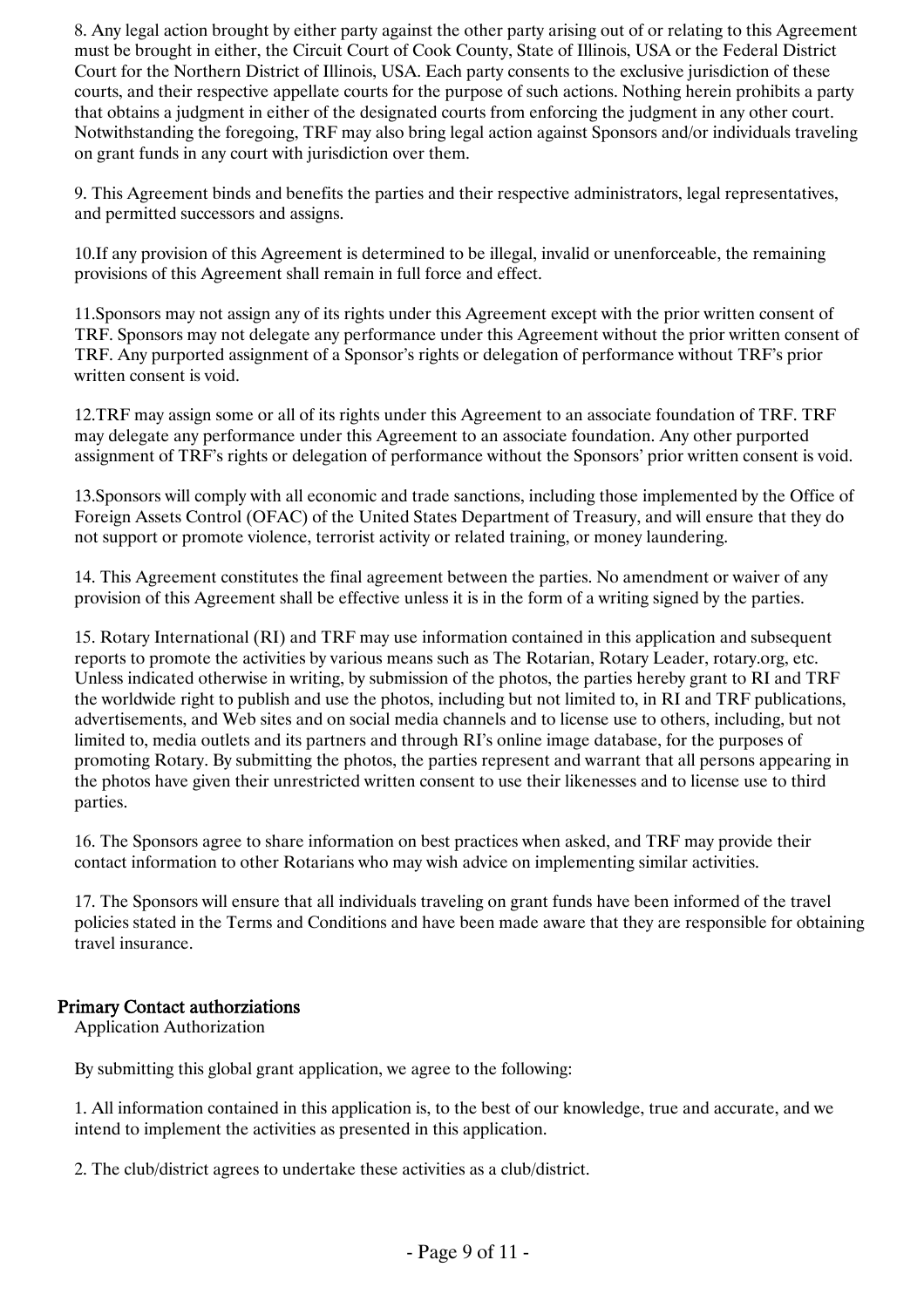3. We will ensure all cash contributions (as detailed in the grant financing) will be forwarded to The Rotary Foundation (TRF) or sent directly to the global grant bank account after Trustee approval of the grant.

4. Rotary International (RI) and TRF may use information contained in this application to promote the activities by various means such as The Rotarian, the RI international convention, RVM: The Rotarian Video Magazine, etc.

5. We agree to share information on best practices when asked, and TRF may provide our contact information to other Rotarians who may wish advice on implementing similar activities.

6. To the best of our knowledge and belief, except as disclosed herewith, neither we nor any person with whom we have or had a personal or business relationship are engaged, or intend to engage, in benefiting from TRF grant funds or have any interest that may represent a potential competing or conflicting interest. A conflict of interest is defined as a situation in which a Rotarian, in relationship to an outside organization, is in a position to influence the spending of TRF grant funds, or influence decisions in ways that could lead directly or indirectly to financial gain for the Rotarian, a business colleague, or his or her family, or give improper advantage to others to the detriment of TRF.

#### All Authorizations & Legal Agreements Summary

#### Primary contact authorizations

| Name         | Club                              | <b>District</b> | <b>Status</b> |                          |
|--------------|-----------------------------------|-----------------|---------------|--------------------------|
| Purabi Das   | <b>Bhubaneswar New</b><br>Horizon | 3262            | Authorized    | Authorized on 04/11/2017 |
| David Perabo | Chatswood Sunrise                 | 9685            | Authorized    | Authorized on 05/11/2017 |

#### District Rotary Foundation chair authorization

| Name                  | Club                        | <b>District</b> | <b>Status</b> |                          |
|-----------------------|-----------------------------|-----------------|---------------|--------------------------|
| Rabi Narayan<br>Nanda | <b>Bhubaneswar</b><br>Royal | 3262            | Authorized    | Authorized on 04/11/2017 |
| David Rands           | <b>Beecroft</b>             | 9685            | Authorized    | Authorized on 04/11/2017 |

#### DDF authorization